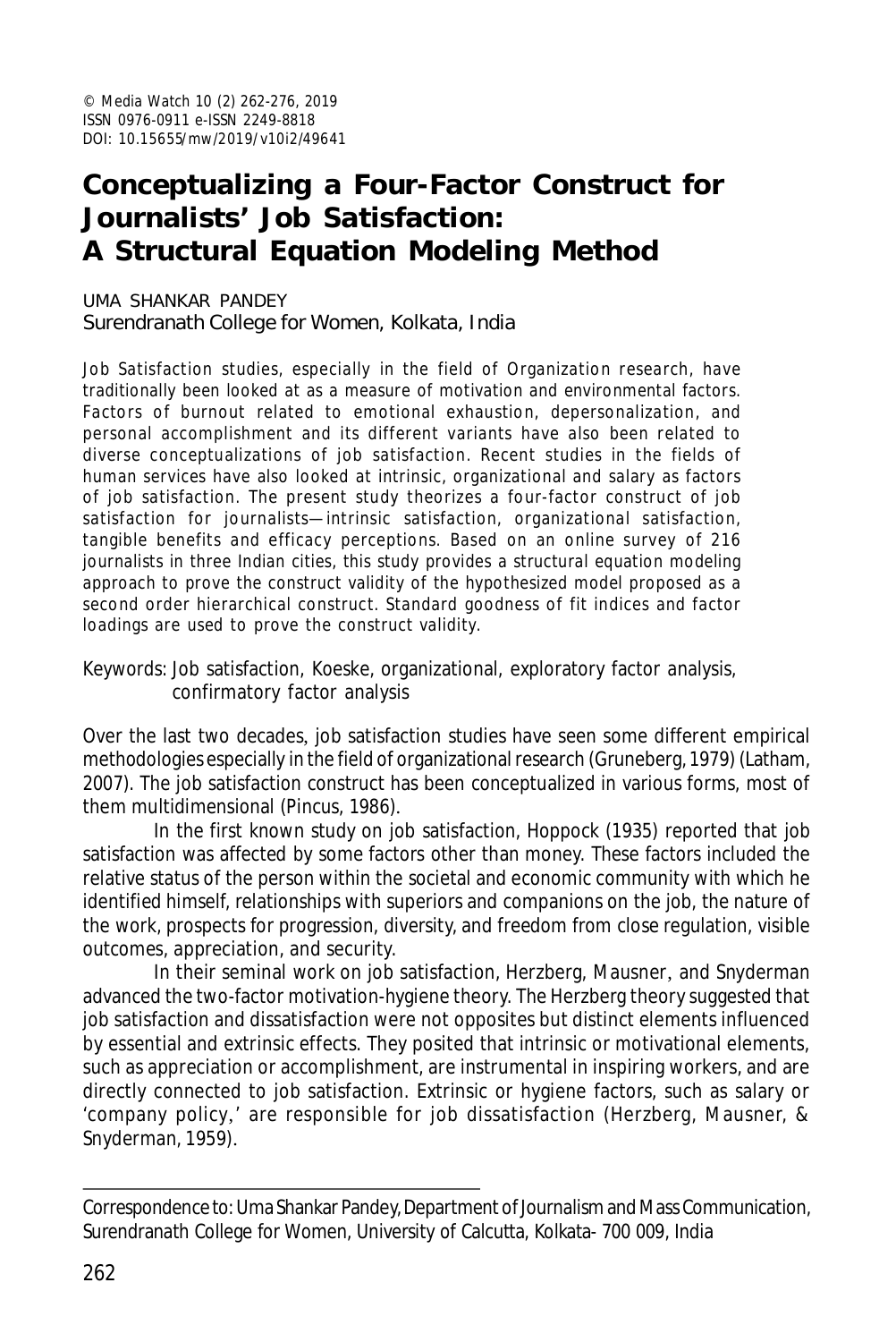Providing desirable hygiene factors by the organizations is primarily to avoid workers' discontent. These factors do not lead to greater levels of incentives but, in their absence, there is dissatisfaction. These include company policy and administration, supervision, relationship with supervisors, work conditions, salary, relationship with colleagues, personal life, relationship with subordinates, status and security (Herzberg F., 1968, p. 57). Unlike hygiene factors, motivation factors inspire employees to increase productivity and enjoy their work. These include factors like achievement, recognition, work itself, responsibility, development, and growth (Herzberg F., 1968, p. 57). In other words, motivators caused satisfaction on the job and hygiene factors were the cause of unhappiness at work. The remarkable point is that salary can be both a hygiene aspect and a motivator according to its interpretation if salary is considered as an indicator of purchasing power, it can be considered a hygiene factor.

On the other hand, salary could be a motivator if considered as an indicator of achievement at work. There have recently been a large number of empirical applications of Herzberg's Two-Factor theory. Some studies have pointed out that the theory does not apply to all kinds of establishments. According to one such study for the hospitality industry, when the administration did not allow employees access to the motivating factors, hygiene factors became more dominant sources of motivation, even leading to more productivity (Chitiris, 1988). This led to even more rigorous scrutiny of Herzberg's Two-Factor theory's claims of universalizability.

In another conceptual approach, job satisfaction is considered to be an individual's affective reaction to important aspects of work (Vroom, 1964). Popularly known as the Expectancy Approach, it means that the effort that a person puts in his work is a function of his anticipation of the outcomes after the performance and also the 'valence' of these outcomes. The more the attractiveness (positive valence) of any outcome, the more likely the decision to exert more effort in work (Vroom, 1964, pp. 17-19). The valence of an outcome is dependent on the instrumentality for obtaining alternative outcomes and the expected valence of those outcomes. This theory is also known as Valence Instrumentality Expectancy theory (Latham, 2007, p. 45).

In other words, the VIT theory defines job motivation in terms of four factors. The first is an effort. The second factor is the desirability for effective performance which is related to the valence in the outcome following effort. The third factor is an instrumentality, the linkages the person perceives between his performance and the possible rewards that follow this performance. The fourth factor is the valence that the person perceives of the rewards (Latham, 2007, p. 46).

## **Maslach Burnout Inventory**

The Maslach Burnout Inventory developed in 1981 is a comprehensive measure for conceptualizing burnout, widely used by researchers across disciplines. It was initially conceptualized as a three-factor construct. The first is emotional exhaustion, especially among those who are involved in work involving interface with people. It describes a state of mental fatigue among workers leading to other undesirable emotional states and finally a burnout. This condition is also described as an energy factor (Maslach & Leiter, 1997, p. 156). The second factor is that of depersonalization, which is a measure of the level of involvement with the job. It leads to the development of negativism and cynicism and is visible in adverse and distrustful attitudes towards one's clients. The third is the selfperception of insufficient personal accomplishments. Workers are unhappy with what they have achieved in their job (Maslach & Jackson, 1981, p. 99). This study states burnout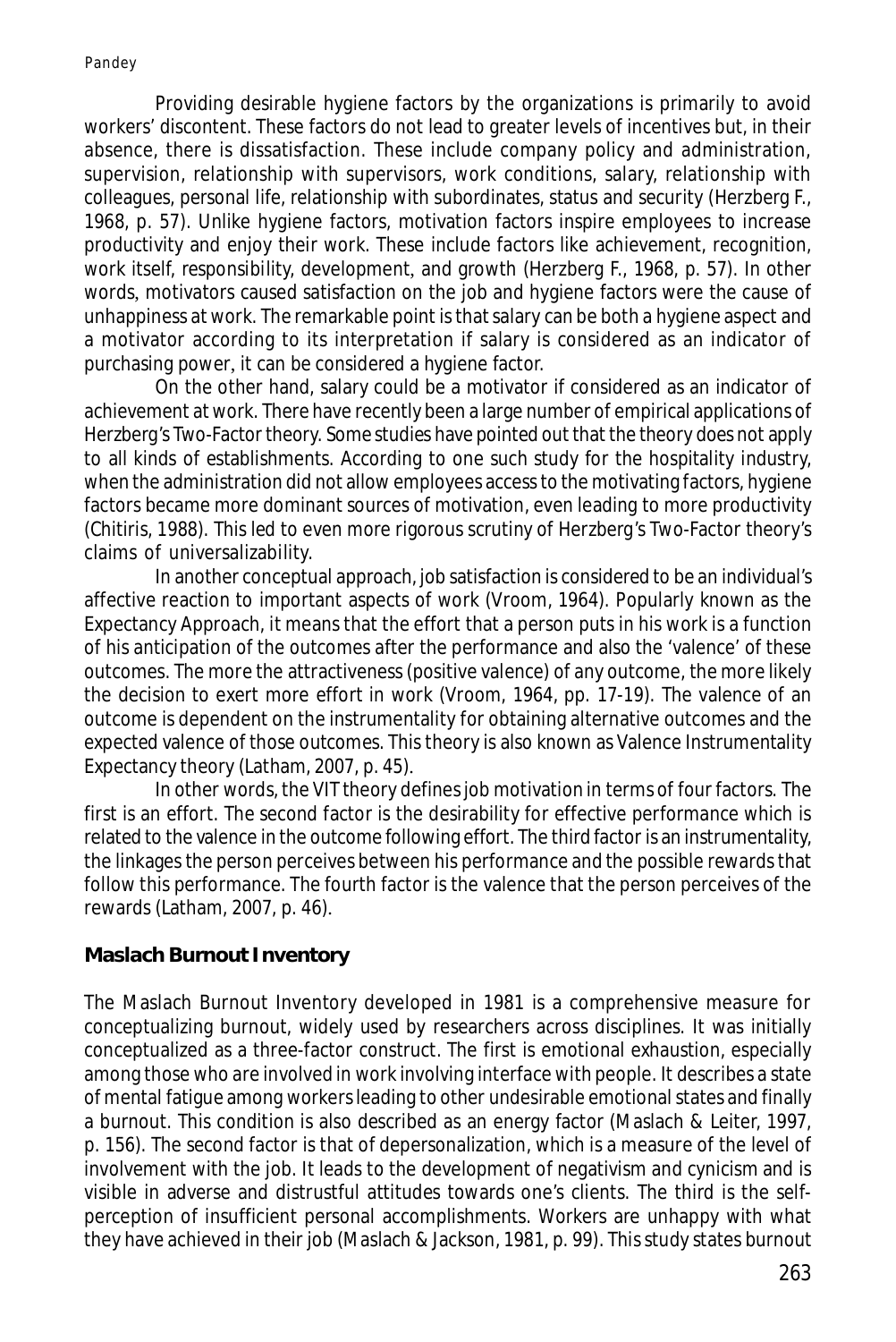has a positive correlation with different 'self-reported indices' of personal despair, including physical fatigue, sleeplessness, increased use of alcohol and drugs, and family problems (Maslach & Jackson, 1981, p. 100).

The Maslach Burnout Inventory measures exhaustion-energy; depersonalizationinvolvement and inefficacy-accomplishment. These items are measured on two dimensions: an 8-point intensity scale and a 7-point frequency scale. The frequency scale ranges from 0 meaning never, and 1 stands for a few times a year to 6 which stands for daily. The intensity scale ranges from 1 for very mild to 7, very strong (Maslach & Jackson, 1981, p. 100).

An initial form of the MBI contained 47 items in this two-dimension plan, was administered to 605 people respondents spread across different occupations: police, counselors, educators, social workers, lawyers, doctors, and supervisors. The data was then put to a factor analysis and an orthogonal rotation. Ten factors showed up for both the frequency and the intensity measurements, of which four was responsible for over 75 percent of the variance. Using a specified criterion the number of items was reduced to 25 from 47 (Maslach & Jackson, 1981, p. 101).

These 25 items were further administered to another sample of 420. The results were similar to the first sample. Nine items loaded on to the Emotion Exhaustion subscale, five of them to the Depersonalization subscale and eight items to the Personal accomplishment subscale (Maslach & Jackson, 1981, p. 101). Groups that provide high scores for Emotional Exhaustion and Depersonalization and low scores for Personal Accomplishment are said to be in a state of Burnout. On the other hand, those scoring low on Depersonalization and Emotional Exhaustion while scoring high on Personal Accomplishment are said to be in a state of engagement with their work (Maslach & Leiter, 1997, p. 156).

The Maslach Burnout Inventory primarily focuses on affective aspects of work. The predominant factor is that of feeling, for example being emotionally fatigued, uncaring and inspired at work. The correlation between burnout and work distinguishes it from general emotive states, such as depression. The Burnout Inventory in this respect is not a general psychiatric syndrome but related to the specificities of work. Human resource administrators and researchers use MBI to trace linkages between burnout and organizational policies and productivity. The following elements are regarded as important contributors to engagement at work and avoiding burnout: Sustainable workload, Feelings of choice and control, Recognition and reward, A sense of community, Fairness, respect, and justice, and Meaningful and valued work (Maslach & Leiter, 1997, p. 149).

## **Early Conceptualization of Journalists' Job Satisfaction**

One of the earliest job satisfaction surveys for journalists was conducted about five decades ago (Samuelson, 1962). This study observed 13 attitudinal areas related to job contentment: Equity of salary distribution; Equity of status distribution; job status rank; Management's attitude toward editorial workers; attitude toward superiors; opportunity for selfexpression; Service to society; Constraints; Future in the job; Future in the profession; Attitude toward the newspaper; Congruence of values and job security (Samuelson, 1962, pp. 287-288).

These items were administered to 223 journalism graduates who worked in newspapers at some point in time. Factor analysis provided six subscales. The first consisted of job status rank and the prospective future in the profession; this could be described as optimism in the future of the profession. The second was that of service to society and opportunity for self-expression and could be categorized as satisfaction with the profession.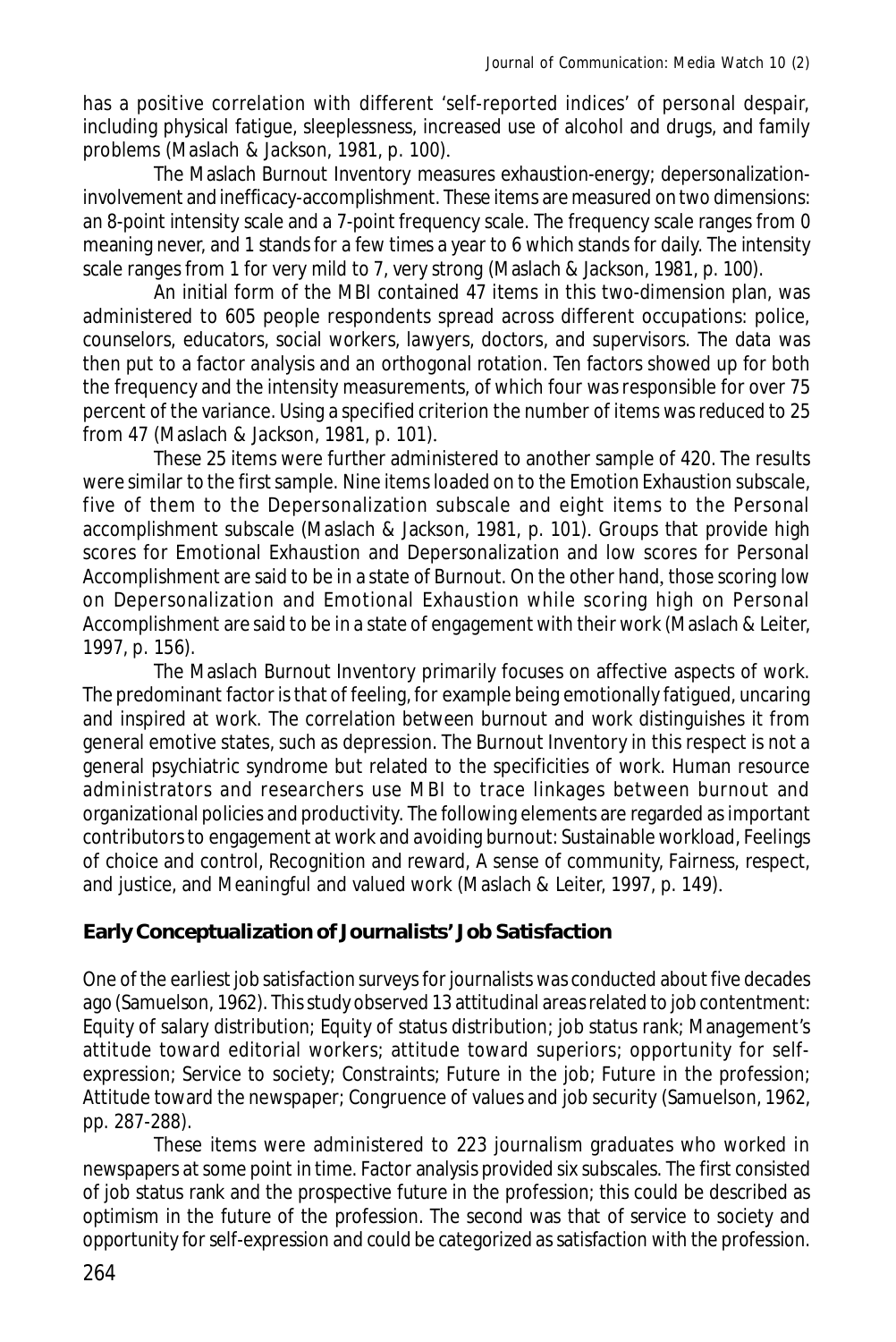Pandey

The third factor related to equity of salary distribution, equity of status distribution, management's attitude toward editorial workers and job security and could be characterized as Relationship with the Management. The fourth factor included attitude toward the newspaper, congruence of values and future in the job and was characterized as congeniality in the profession. The fifth factor consisted of attitude toward supervisors and constraint and was named as the quality of supervision in the profession(Samuelson, 1962, pp. 288-289).

Samuelson reported that those working in bigger newspapers were less satisfied than the ones at small newspapers. Journalists who had spent at least four years in the profession reported greater levels of job satisfaction. Journalists who were older than 35 years and had at least two dependents too reported greater levels of satisfaction and intended to stay on in their current jobs. The ones who reported being supervised by poor leadership were the ones more likely to leave their current jobs. Significantly salary was not related to job satisfaction (Samuelson, 1962, p. 289).

In their extensive study, Johnstone et al. (1971) observed job satisfaction of journalists in terms of professional values, editorial restraints, tangible rewards such as salary and demographic variables including gender, and education. The study demonstrated that qualitative performance was linked to satisfaction at work. Those who had spent a number of years at work were more likely to accept editorial constraints like deadlines and selection/rejection of stories. Salary was an important element of dissatisfaction among younger persons. Remarkably women were more satisfied than men at their work. More importantly, dissatisfaction among young journalists was not limited to salary but had to do with editorial practice. Many of the younger journalists reported dissatisfaction with the practice of journalism which was far removed from the idealistic orientations of professional journalism. The everyday 'compromises' in journalistic practice was what led to greater job dissatisfaction (Johnstone, Slawski, & Bowman, 1976, p. 154).

Johnstone et al. surveyed over 1300 journalists. They reported that more than 4 out of 5 journalists said they would remain in the profession in the next five years. Almost half the journalists (48.8 percent) said they were 'very satisfied' at work. About 38.6 percent of the journalists said they had moderate satisfaction (Johnstone, Slawski, & Bowman, 1976).

Another prominent study applied Herzberg's motivation-hygiene theory to a sample of journalism graduates identifying 24 elements that lead to job satisfaction and dissatisfaction, based on the 16 factors proposed by Herzberg (Shaver, 1978, p. 56).

The first factor was that for recognition specified by appreciation and compliments for one's work, the second achievement — successful completion of tasks, salary, and increments, the third good working relations with superiors, peers, and subordinates, the fourth helpful infrastructure and resources for working conditions.

The other factors included perceived status on the job, and also the conditions of one's personal life. Two items were provided for Herzberg's conceptualization of the possibility of growth — which included opportunities for promotion in the firm and also the prospect for acquiring new skills for growth. The supervision factor was also conceptualized as whether the supervisor had necessary expertise about the work and whether he was fair in guiding and leading others. The responsibility factor was also identified as a responsibility not just for one's work but also for the work of colleagues. The characteristics for work included whether it was creative and challenging and whether it was suited to one's skills and knowledge. Company policy and administration were divided into four items: whether they were beneficial, whether there were well-defined lines of communication, whether the lines of the hierarchy were clearly defined and whether the top management was competent. Job dissatisfaction factors were negative versions of the above (Shaver, 1978, p. 56).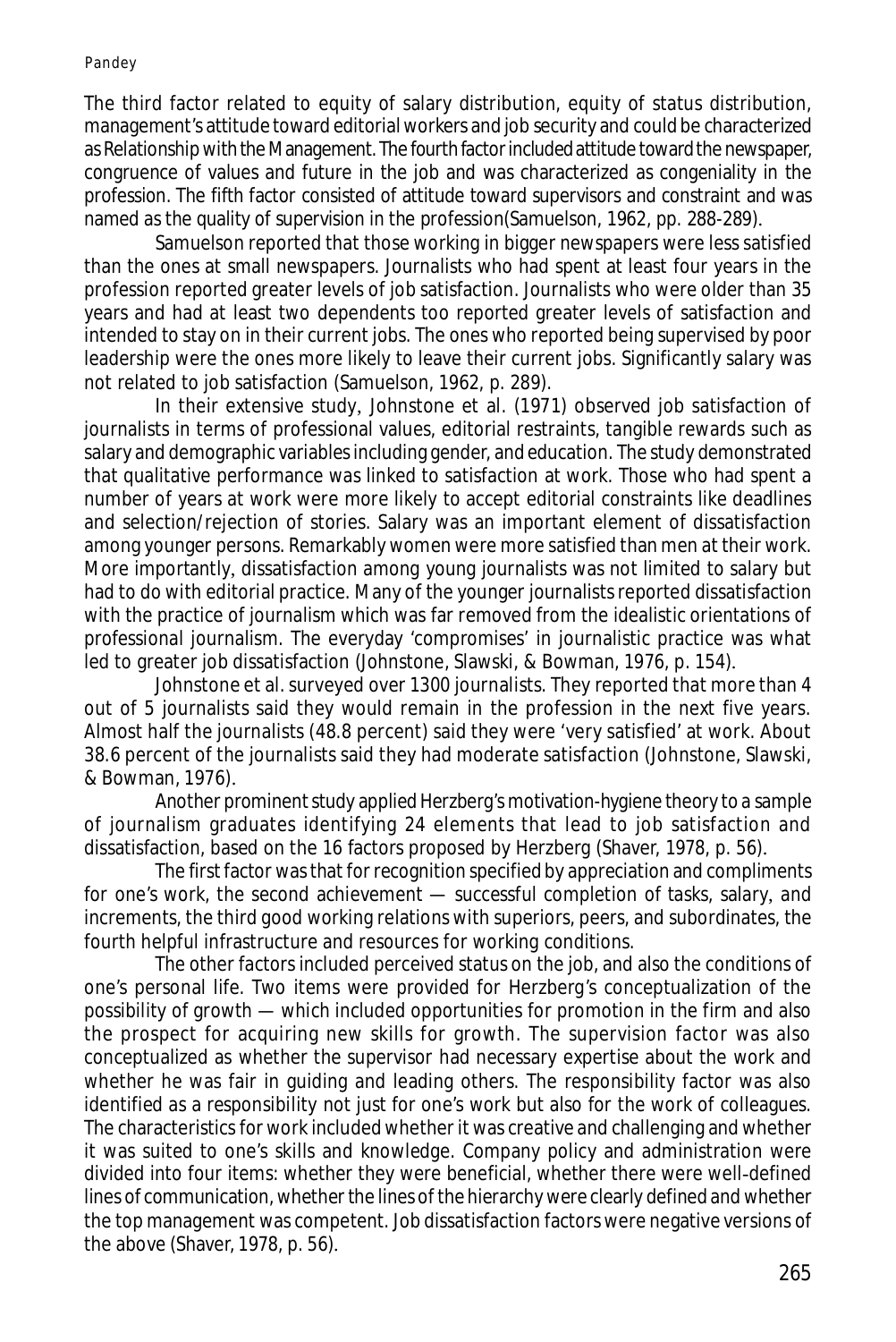The areas where this study differed from Herzberg's work were that company policy, and administration was seen more as a hygiene factor leading to job dissatisfaction as also salary which was a factor of job dissatisfaction.

The possibility for growth was overwhelmingly in support of job satisfaction as was 'work itself' largely seen as a motivating factor (Shaver, 1978, p. 57). Almost 20 percent of respondents in this study reported satisfaction to the levels that they would remain in the same job till retirement. The six factors that support Herzberg's hypothesis as being motivating factors include: having the opportunity for professional growth, a sense of responsibility, challenging work, being complimented for one's work. The one exception is the factor involving good personal relations with colleagues which contributed to job dissatisfaction according to Herzberg and which is a motivating factor according to this study (Shaver, 1978, p. 58).

In a more recent study (Willnat & Weaver, 2003) discuss the factors that determine job satisfaction among US and foreign journalists. These include 'amount of autonomy, editorial policies of the organization, pay, chance to influence public affairs, chance to help people, job security, chance to develop a specialty, chance to get ahead in the organization and fringe benefits'(Willnat & Weaver, 2003, p. 413). The study concluded that foreign correspondents were of a higher age, had more education and also greater work experience than the US journalists. The foreign correspondents had spent more than ten years working in the US were more satisfied than the US journalists at work. Among the important factors that contributed to this satisfaction were greater autonomy and higher pay.

On the other hand, the factors that contributed to lesser job satisfaction among the US journalists were the organization's editorial policy, chance to help people and job security. The foreign journalists also said the autonomy in their work was reflected in the greater levels of professional freedom they enjoyed in selection and pitch of their stories. However, they displayed less concern with the editorial policy of their employers (Willnat & Weaver, 2003, pp. 417-418).

A study of US newspaper editors supports the hypothesis that editors of bigger newspapers report greater satisfaction than the ones of smaller newspapers. The common perception is that the editors of bigger newspapers enjoy more power, are more famous and get bigger salaries than those at the smaller newspapers. However this association is not linear; job satisfaction increases with the size of news organizations, but at a reducing rate. Also, editors at bigger newspapers enjoy more autonomy than the ones of smaller news organizations. This is the major factor of job satisfaction for editors of larger newspapers. Salary and age, however, do not show a greater correlation to satisfaction (Demers, 1994, pp. 922-923).

An innovative study also looked at the effect of computer pagination software on the job satisfaction of journalists. Lower job satisfaction was related to greater importance to background work, more emphasis on production tasks, lesser creativity, and autonomy. The perceived ease of computerized pagination did not lead to greater job satisfaction (Stamm, Underwood, & Giffard, 1995, p. 858).

Another study provided 21 items for a five-factor scale of job satisfaction. It included income consisting of four items, power with four items, prestige measured by four items, autonomy consisting of three items and creativity of three items. An additional factor defined as 'general field' of three items was also included (DeFleur, 1992, p. 10). The study reported that photojournalists reported the greatest satisfaction and the television journalists the least satisfaction among the journalists interviewed. The factor that led to the greatest satisfaction was that of prestige associated with working in the media, followed by the creativity factor (DeFleur, 1992, p. 12). Satisfaction levels were also higher for those in the media profession than those outside it.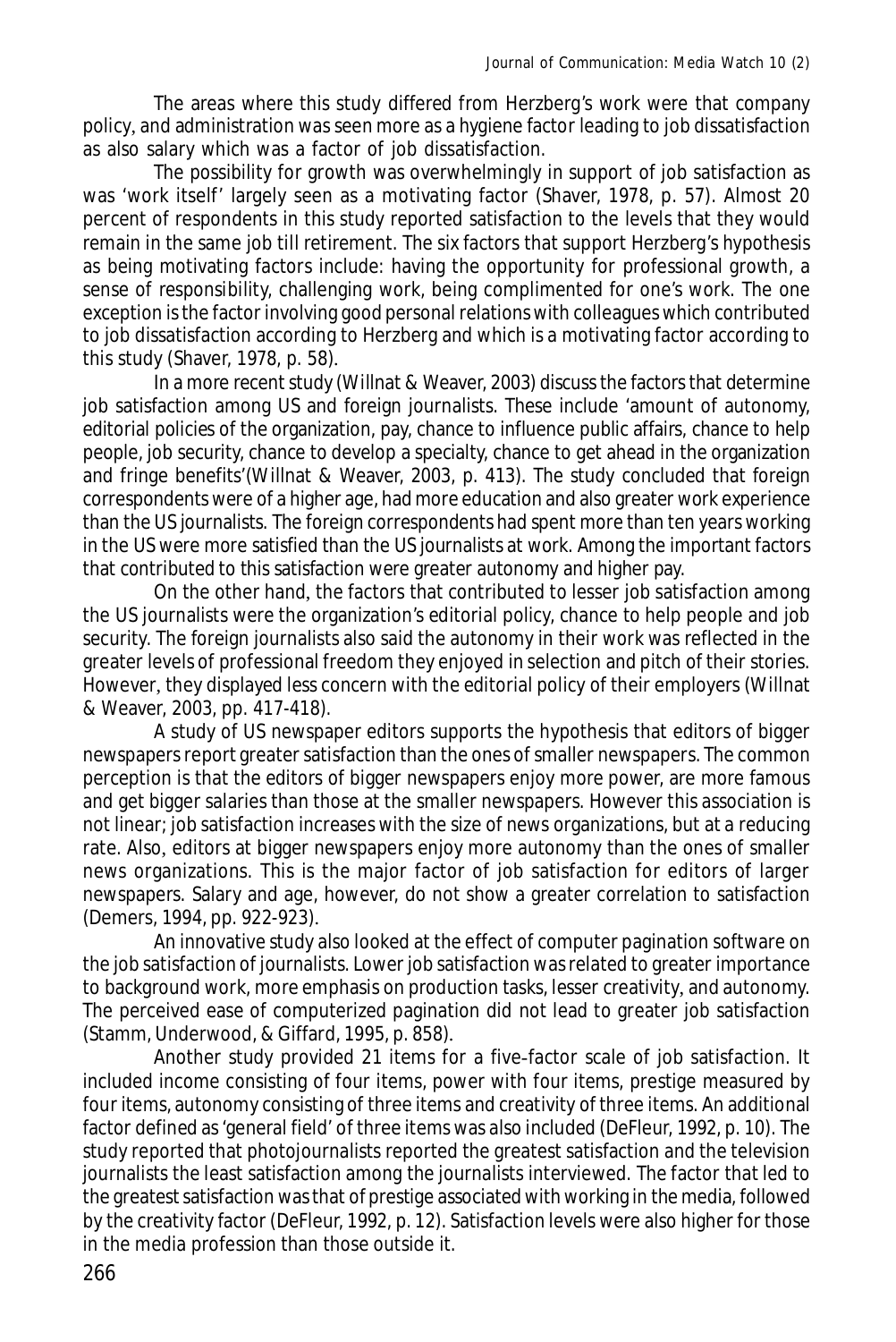A survey of 110 full-time journalists in 1993 reported different predictors of job satisfaction for reporters and copy editors (Cook & Banks, 1993). Those journalists who were younger and worked for smaller newspapers reported greater emotional exhaustion. Male journalists reported higher levels of personal accomplishment compared to their female counterparts (Cook & Banks, 1993, p. 114). Subeditors too reported greater emotional exhaustion, as did journalists who had spent less time in the profession. Those who had a higher income reported lesser exhaustion (Cook & Banks, 1993, p. 115).

Another study hypothesized internal and external job satisfaction. It showed that internal job satisfaction was lower in organizations with chain ownership and external job satisfaction was higher for a small family owned newspapers (Stamm & Underwood, 1993, p. 533). Internal job satisfaction was also reported to be higher among journalists who perceived a change in the policy of news coverage.

A more recent study studies sensitivities of journalists towards their employers' business and editorial objectives as important factors of job satisfaction (Beam, 2006). Journalists reported greater satisfaction when the news organization they worked for put a premium on quality journalism. The satisfaction was greater when journalists thought that their employers valued quality journalistic principles as paramount. Journalists would prefer working for such employers. This variable was missing in earlier research on job satisfaction (Beam, 2006, p. 180). This, however, does not lead to a natural corollary that if a news organization prioritizes business interests over journalistic interests, it will lead to greater job dissatisfaction. An organization that prefers maximizing its audience, hence its profits does not form a negative correlation with the satisfaction of its employees.

This research also looked at satisfaction across two occupational groups — the rank and file and the supervisors. It reports factors of job satisfaction for news supervisors are different from that for rank-and-file journalists. Rank-and-file employees take it as a given that the news organization give greater priority to business interests than quality journalism and put profits before principles of good journalism (Beam, 2006, p. 180). Also the news supervisors take it as a given that the news organizations are more profit-driven.

Interestingly, the rank-and-file employees perceive lesser resources and travel opportunities to track complex stories in an organization with a stronger profit orientation. They also perceive a greater workload in such organizations. This according to them leads to weaker journalism (Beam, 2006, p. 181).

The rank and file journalists reported greater satisfaction with working for those news organizations where the supervisors valued quality journalism more. The work conditions also account for the maximum variance in job satisfaction among the two groups (Beam, 2006, p. 181). Journalists who report greatest satisfactions are the ones who think they have greater autonomy in their work and they are working for a news organization which is doing an adequate job of providing information to the public (Beam, 2006, p. 182).

In another recent study, employing at news organizations reported greater levels of cynicism, while reporting moderate levels of exhaustion. The sense of accomplishment or being efficient too shows a decline. Journalists who reported intentions to leave the profession stated the generally poor quality of present-day journalism and lack of appreciation for quality work as their primary reasons for quitting journalism (Reinardy, 2011, p. 47).

Another study of student editors reported 38. 4 percent of the student editors experienced high levels of emotional exhaustion and 43 percent students reporting depersonalization. Scores of personal accomplishment too were reported as moderate compared to other studies where this factor scored high (Filak & Reinardy, 2011, p. 252).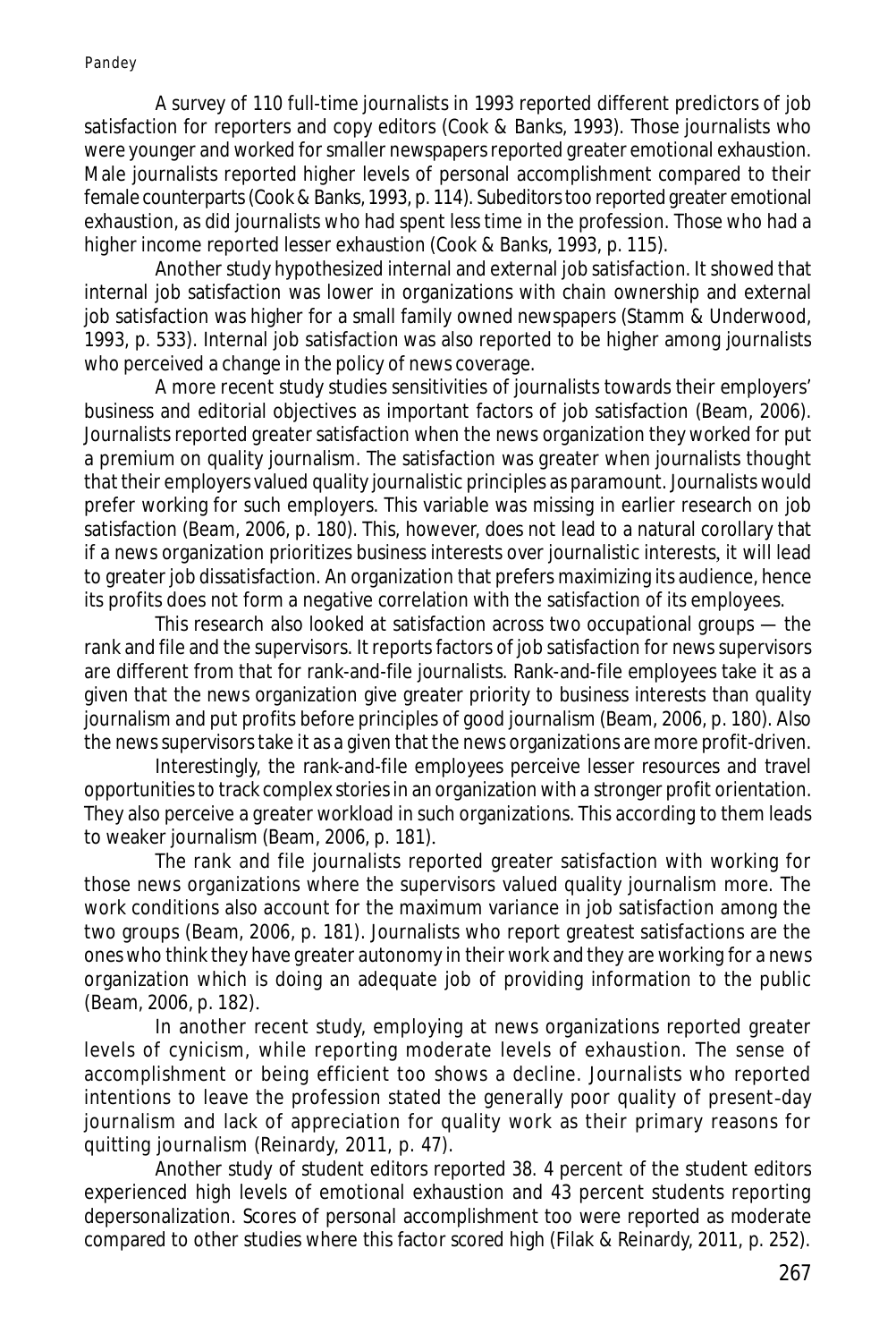#### **Koeske's Reconceptualization of MBI**

Koeske et al. have proposed a more direct measure of job satisfaction among people working in human services. They suggest the Maslach Burnout Inventory proves emotional exhaustion as the predominant factor of burnout. The factors of depersonalization and personal accomplishment have a relation to burnout but are not constituents of it (Koeske & Koeske, 1989, p. 132). The new conceptualization sees emotional exhaustion, depersonalization, and personal accomplishment as related factors that work in different ways in a complex theoretical framework of burnout and emphasizes on the mediating variables of stress and strain (Koeske & Koeske, 1989, p. 141). This study suggests that since these three factors are related, hence researchers should refrain from calculating a composite burnout index from the three. They suggest the emotional exhaustion, depersonalization, and personal accomplishment factors are reported and preserved separately to relate them to other measures including stress and strain.

Additionally in the MBI, depersonalization subscale consists of only five items and given its complexity, more items should be added to it, an alternative conceptualization of burnout suggests a demand-stress-strain-outcome model, where emotional exhaustion represents strain and accomplishment and depersonalization represent other related variables (Koeske & Koeske, 1989, p. 142). They hence introduce three subscales for the Job Satisfaction Survey measured on a 7 point Likert scale ranging from 1 to 7 on the satisfaction scale categorized into three subscales. Intrinsic satisfaction includes the factors related to the type of the work which is measured by 7 factors; working with one's clients, the challenge the job provides, opportunities for acquiring new skills, amount of contact with people, opportunities for helping people, feeling of success as a human service worker, field of specialization, the type of clients served, and coworker interaction. This accounted for four times as much as factor variance as organizational job satisfaction. This consists of five factors: the amount of authority given to one's job, the quality of supervision received, clarity of guidelines for doing one's job, opportunity for involvement in decision making and the recognition given one's work by their superiors, the quality of supervision,clarity of job demands, adequacy of funding, and opportunity.

The salary and promotion subscale are measured by salary and benefits and opportunities for promotion (Koeske, Kirk, Koeske, & Rauktis, 1994, p. 30). The new Job Satisfaction Scale proposed is thus a 16-item job satisfaction scale divided into three subscales: a seven-item intrinsic satisfaction factor, a five-item organizational job satisfaction, and a two-item salary factor (Koeske, Kirk, Koeske, & Rauktis, 1994, p. 31).

More importantly, items related to job stress or emotional exhaustion were excluded from this scale. Koeske et al. argue that job pressure is a distinct construct that indirectly affects job satisfaction and should not be regarded as a characteristic of the job itself. Hence, job satisfaction scale should not be identified with the related ideas of work commitment, burnout, or the intent to leave the job (Koeske, Kirk, Koeske, & Rauktis, 1994, p. 32).

#### **Journalists' Job Satisfaction**

The job satisfaction scales designed for social service and health workers have been tested over the years, and by and large, results have been consistent. In many of the studies discussed above organizational factors do not appear as prominent for other occupations as they are for journalists. Earlier studies have shown greater job dissatisfaction among employees who perceive bad policy of the news organization they work for (Shaver, 1978).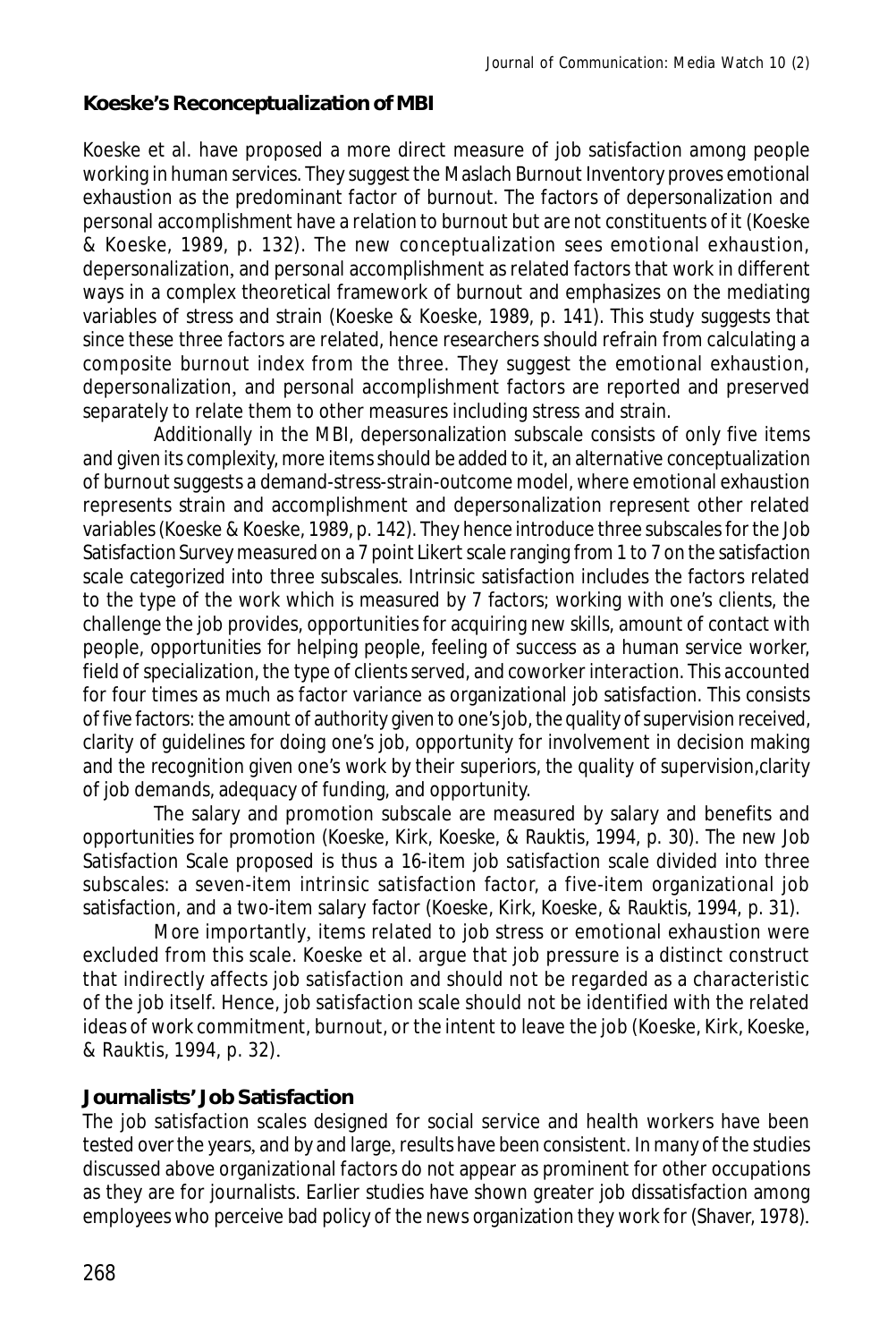Journalists have reported different levels of emotional exhaustion according to age and rank and also according to the department they work for (Reinardy, 2006, p. 407). Other studies too have proved that emotional exhaustion is an inadequate measure of job satisfaction for journalists. The same holds for depersonalization as well. Journalists have reported only moderate levels of depersonalization in some studies, without any particular trend(Reinardy, 2006, p. 408). As we have already discussed personal accomplishment measures too were seen to vary across different subfields in journalism and also the experience of journalists (Cook & Banks, 1993). Later studies have suggested the lower levels of personal accomplishment could be related to lesser resources that are now available in newsrooms these days (Filak & Reinardy, 2011).

The six-factor construct proposed by (DeFleur, 1992): income defined by four items, power measured by four indicators, prestige made up of four items and autonomy, creativity and the general field of three items each has also not made any progress. Respondents reported these factors in most studies. A study which looked at the most important elements for an ideal job suggested three intrinsic aspects which included the opportunities for advancement, autonomy, and personal interest. It also listed two extrinsic factors good salary and capable administration (Barrett, 1984, pp. 598-599).

Based on the inadequacy of the Maslach Burnout Inventory and its different variants discussed above, the Herzberg's hygiene-motivation theory and also Hackman Expectancy theory, this study surmises a more inclusive approach to measure journalists' job satisfaction. Building upon Koeske's 16 items, three-factor construct, this study administers the following 16 items — satisfied with people; authority; salary; promotion; job challenge; quality of supervision; opportunities for acquiring new skills; work pressure; opportunities for helping people; clarity of guidelines; involvement in decision making; recognition by superiors; self-perception; field of specialization; interpersonal relations; restriction to social media.

### **Methodology**

We hypothesize a four-factor structure for the job satisfaction of journalists based on the theoretical construct discussed above. Based on those arguments, this paper hypothesizes efficacy perception as one of the subscales of job satisfaction especially for an occupation like journalism where the practice is also related to various codified and accepted conventions of ethicality and proper conduct. Hence apart from the three constructs of the Koeske scale, the fourth construct is introduced in this study.

*Intrinsic Satisfaction* measured through job challenge, quality of supervision, opportunities for acquiring new skills, clarity of guidelines, opportunities for helping people, work pressure and involvement in decision making.

*Tangible Benefits* is measured through two factors salary and opportunities for promotion.

*Organizational Satisfaction* is measured by authority, recognition by superiors, Field of specialization and interpersonal relations.

*Efficacy Perception* is measured by satisfaction with people, opportunities for helping people and self-perception.

An online survey was administered to working journalists working in newspapers, electronic media, and the online media in the three Indian cities of Delhi, Kolkata, and Bhubaneswar. Emails acquired through press clubs and contacts in media organizations were used and as were contacts available on the Facebook Messenger. Emails and the link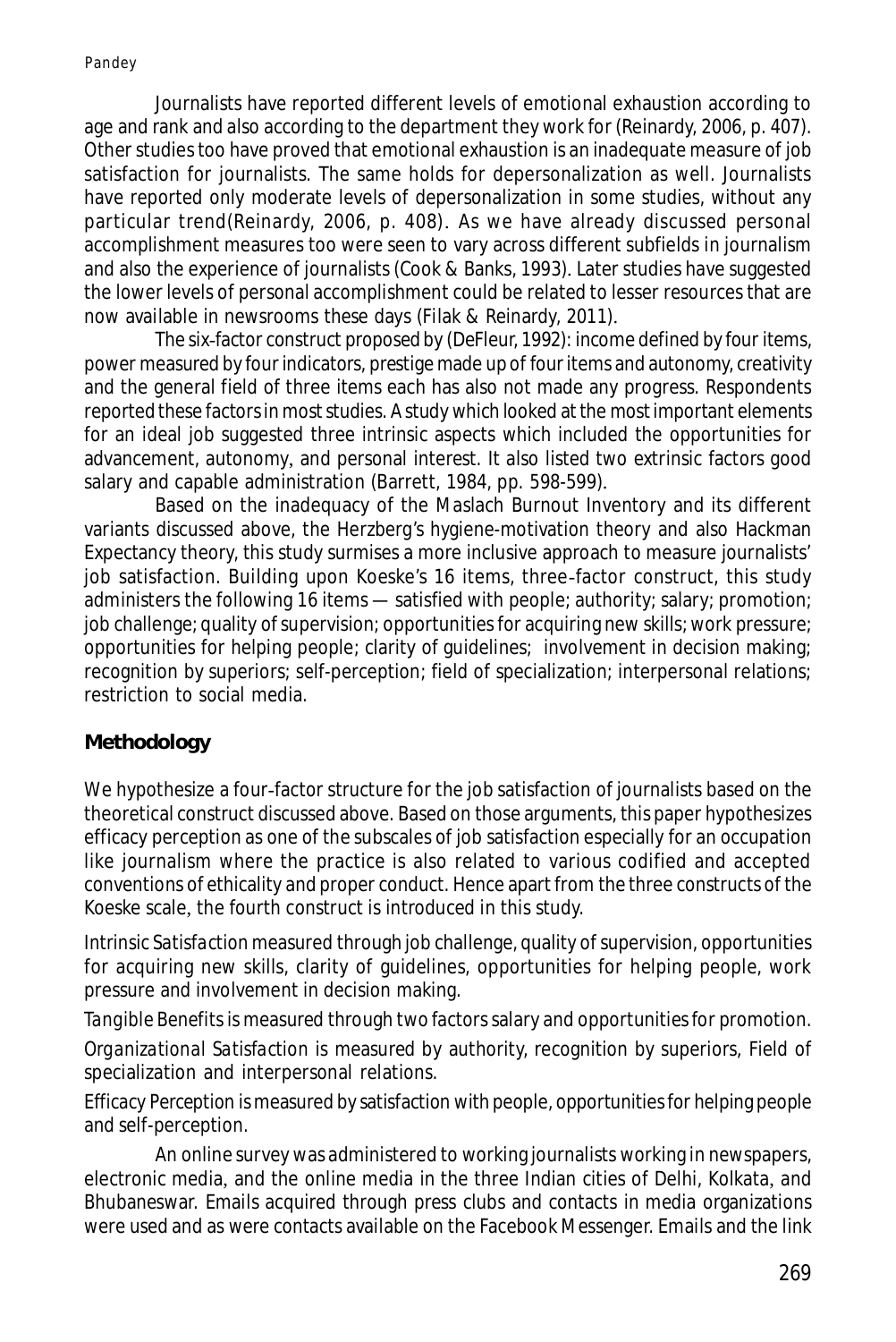for the survey were sent out to 434 journalists, 227 responded with a response rate of over 52 percent. Eleven responses were rejected as they were highly incomplete. Some missing values were replaced with the mean of the item; it was less than 3 percent of the total.

The responses were transferred from the online spreadsheet to SPSS for Exploratory Factor Analysis, followed by a reliability test for the extracted items loading on to distinct factors.

The data were then analyzed for confirmatory factor analysis using SEM, which allows us to perform path-analytic structural modeling with latent and observed variables. The software package used was AMOS 17.

### **Results**

The total number of respondents was  $N = 216$  (95 females, 44 percent and 121 males, 56 percent), Measures of central tendency for age variable reported (N = 216, M=29.5, SD=7.5).

Adequacy tests for Factor analysis showed that the Kaiser-Meyer-Olkin Measure of Sampling Adequacy was 0.932, regarded as excellent. Bartlett's Test of Sphericity Approx. Chi-Square was significant at p values below .01 and reported as 2097.078 with 120 degrees of freedom. The initial factor analysis provided the following communalities extracted through Principal Component Analysis:

Communalities of the Indicators in the Exploratory Factor Analysis process is reported here.

| Indicators                       | Initial | Extraction |
|----------------------------------|---------|------------|
| Satisfied with people            | 1.000   | .664       |
| Authority                        | 1.000   | .762       |
| Salary                           | 1.000   | .837       |
| Promotion                        | 1.000   | .807       |
| Job challenge                    | 1.000   | .752       |
| Quality of supervision           | 1.000   | .809       |
| Chances for acquiring new skills | 1.000   | .787       |
| work pressure                    | 1.000   | .921       |
| Opportunities for helping people | 1.000   | .728       |
| Carity of guidelines             | 1.000   | .775       |
| Involvement in decision making   | 1.000   | .746       |
| Recognition by superiors         | 1.000   | .760       |
| Self-perception                  | 1.000   | .831       |
| Field of specialization          | 1.000   | .735       |
| Interpersonal relations          | 1.000   | .773       |
| Restriction to social media      | 1.000   | .935       |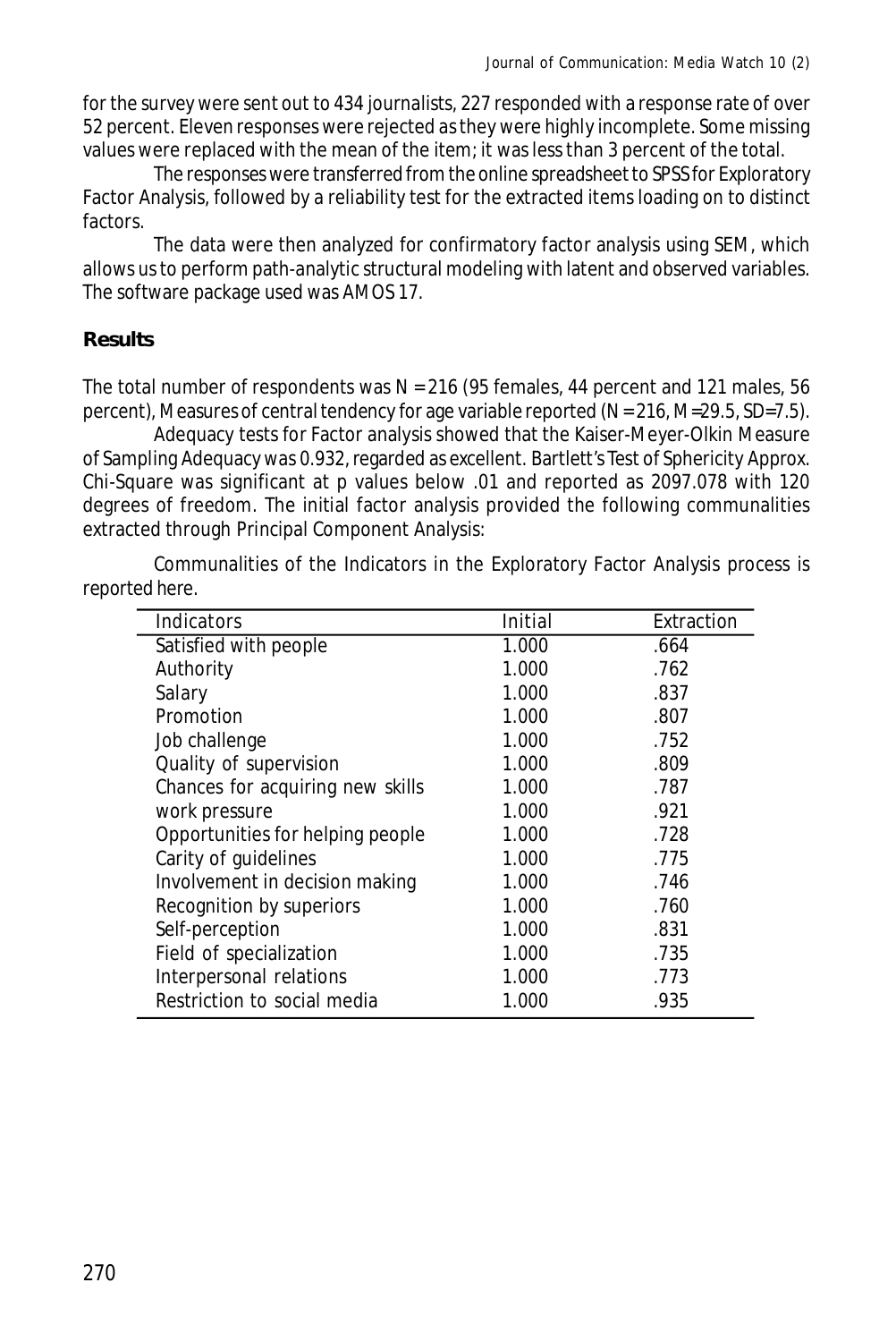| Indicators                       | Component |                |                         |                |         |          |  |
|----------------------------------|-----------|----------------|-------------------------|----------------|---------|----------|--|
|                                  | <u>1</u>  | $\overline{2}$ | $\overline{\mathbf{3}}$ | $\overline{4}$ | 5       | 6        |  |
| Satisfied with people            | .364      | .235           | .335                    | .592           | .107    | .047     |  |
| Authority                        | .195      | .575           | .594                    | .140           | .013    | .149     |  |
| Salary                           | .168      | .848           | .171                    | .096           | .208    | .089     |  |
| Promotion                        | .367      | .785           | .105                    | .154           | .060    | .134     |  |
| Job challenge                    | .604      | .382           | .189                    | .424           | $-.097$ | .125     |  |
| Quality of supervision           | .749      | .275           | .323                    | .126           | .101    | .205     |  |
| Chances for acquiring new skills | .695      | .206           | .442                    | .127           | .215    | $-.061$  |  |
| Work pressure                    | .182      | .173           | .186                    | .248           | .873    | $-0.009$ |  |
| Opportunities for helping people | .483      | .149           | .110                    | .667           | .124    | $-.009$  |  |
| Clarity of guidelines            | .699      | .266           | .179                    | .312           | .193    | .221     |  |
| Involvement in decision making   | .247      | .490           | .448                    | .483           | $-.003$ | $-102$   |  |
| Recognition by superiors         | .412      | .297           | .555                    | .439           | .001    | .036     |  |
| Self-perception                  | .013      | .037           | .253                    | .769           | .358    | .213     |  |
| Field of specialization          | .256      | .166           | .685                    | .271           | .252    | .189     |  |
| Interpersonal relations          | .328      | .108           | .701                    | .235           | .187    | .267     |  |
| Restriction to social media      | .157      | .151           | .201                    | .090           | $-.001$ | .916     |  |

Results following Varimax rotation of the factors to facilitate maximized loadings are:

Of the six factors extracted after Varimax rotation, we can identify our four initially hypothesized factors (shown in bold in the table above).

Component 1 shows high factor loadings for job challenge, acquiring new skills, clarity of guidelines and quality of supervision. As discussed earlier, this corresponds with the subscale Intrinsic Satisfaction.

The component 2 shows high loadings to salary, promotion, and involvement in decision making and hence corresponds to the subscale Tangible Benefits. Involvement in decision making was initially thought of corresponding to the Intrinsic Satisfaction; hence we have to slightly revise our construct.

Component 3 corresponds to our hypothesized construct of Organizational Satisfaction and Component 4 corresponds to Efficacy perception.

Since the item work pressure loads on to only Component 5 and restriction to social media to Component 6 and no other indicator loading on to these components, we can discard these factors since they do not satisfy the condition that every factor should have at least two indicators (Kline, 2011, p. 249).

We hence propose a hierarchical model for Journalists' Job Satisfaction composed of four first-order factors defined as Intrinsic Satisfaction, Tangible benefits, Organizational satisfaction, and Efficacy perception.

Reliability statistics for the subscales identified in the above factor analysis provides the following result. For the indicators job challenge, quality of supervision, opportunities for acquiring new skills, clarity of guidelines and opportunities for helping people the Cronbach's Alpha is calculated as 0.883, the measure based on the standardized items is 0.884. This proves excellent internal consistency of the five items that make up the Intrinsic Job Satisfaction scale. This hence proves the high reliability of the subscale(Field, 2009, p. 679).

The total item statistics for the five questions in the following table shows that deleting none of the items increases the Alpha score. At this juncture, we continue with the five-item Intrinsic Job Satisfaction until we undertake the Confirmatory Factor Analysis.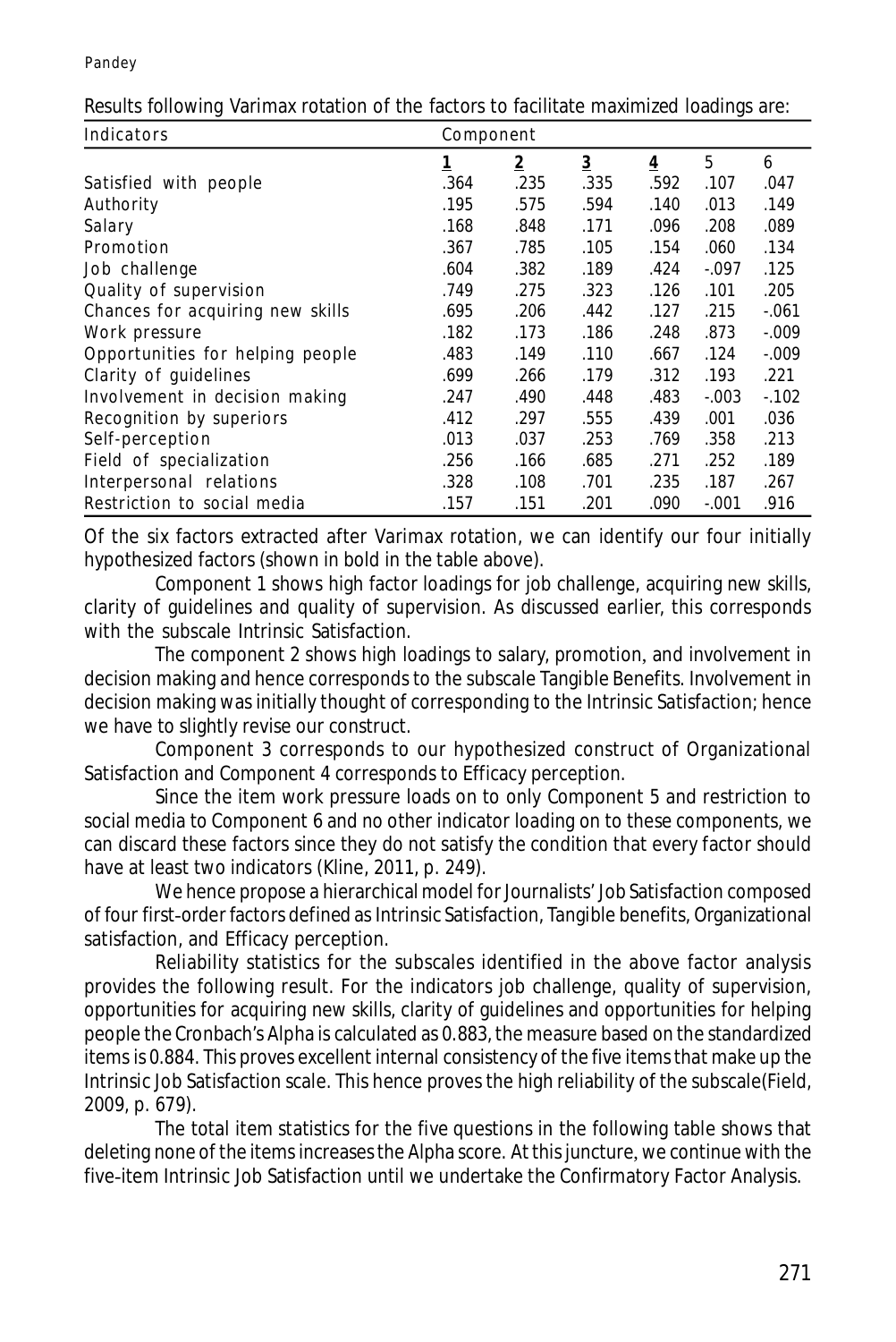| Indicators                             |              |        | Scale mean if Scale variance Corrected item- | Squared multiple Cronbach's Alpha |                 |
|----------------------------------------|--------------|--------|----------------------------------------------|-----------------------------------|-----------------|
|                                        | item deleted |        | if item deleted total correlation            | correlation                       | if item deleted |
| Job challenge                          | 16.30        | 35.039 | .720                                         | .528                              | .858            |
| Quality of supervision                 | 16.66        | 34.422 | .765                                         | .634                              | .847            |
| Chances for acquiring new skills       | 16.61        | 36.314 | .713                                         | .538                              | .860            |
| Clarity of quidelines                  | 16.72        | 35.766 | .769                                         | .599                              | .847            |
| Opportunities for helping people 16.79 |              | 37.533 | .634                                         | .433                              | .877            |

For the indicators salary, promotion and involvement in decision making which we have hypothesized loads on to Tangible Benefits the Cronbach's alpha is calculated as .807 proving excellent reliability (Field, 2009, p. 679). Removing none of the items leads to a significantly greater value of Cronbach's alpha. This subscale is conclusively regarded as composed of the three items.

| Indicators                     |      |        | Scale mean if Scale variance Corrected item-<br>Squared multiple Cronbach's Alpha |      |                 |
|--------------------------------|------|--------|-----------------------------------------------------------------------------------|------|-----------------|
|                                |      |        | item deleted if item deleted total correlation correlation                        |      | if item deleted |
| Salary                         | 7.33 | 9.310  | .689                                                                              | .496 | .699            |
| Promotion                      | 7 17 | 9.200  | 697                                                                               | .504 | .691            |
| Involvement in decision making | 6.52 | 10.474 | .582                                                                              | .339 | 808.            |

The indicators authority, recognition by superiors, Field of specialization and interpersonal relations too were put to the reliability test and the Cronbach's alpha is reported as .855, based on standardized items the Cronbach's alpha is reported as .858, which again meets the conditions for excellent reliability (Field, 2009, p. 679). This measure does not improve if any of the items are deleted as seen in following Item-total statistics. This confirms the internal consistency of the subscale Organizational Satisfaction as being composed of four indicators.

| Indicators               |       |        | Scale mean if Scale variance Corrected item-               | Squared multiple Cronbach's Alpha |                 |
|--------------------------|-------|--------|------------------------------------------------------------|-----------------------------------|-----------------|
|                          |       |        | item deleted if item deleted total correlation correlation |                                   | if item deleted |
| Authority                | 13.85 | 21.420 | .657                                                       | .434                              | .835            |
| Recognition by superiors | 14.03 | 20.846 | .710                                                       | .505                              | .811            |
| Field of specialization  | 13.45 | 21.719 | .706                                                       | .516                              | .813            |
| Interpersonal relations  | 13.18 | 22.595 | - 729                                                      | .541                              | .806            |

The test for the reliability statistics of the 3-indicator Efficacy Perception subscale reports the Cronbach's alpha as .774 regarded as a good measure of internal consistency.

| <b>Indicators</b>                     |              |       | Scale mean if Scale variance Corrected item- | Squared multiple Cronbach's Alpha |                 |
|---------------------------------------|--------------|-------|----------------------------------------------|-----------------------------------|-----------------|
|                                       | item deleted |       | if item deleted total correlation            | correlation                       | if item deleted |
| Satisfied with people                 | 8.16         | 8.877 | .627                                         | .394                              | .677            |
| Opportunities for helping people 8.79 |              | 8.187 | .619                                         | .387                              | .685            |
| Self-perception                       | 8.58         | 9.007 | .583                                         | .340                              | .723            |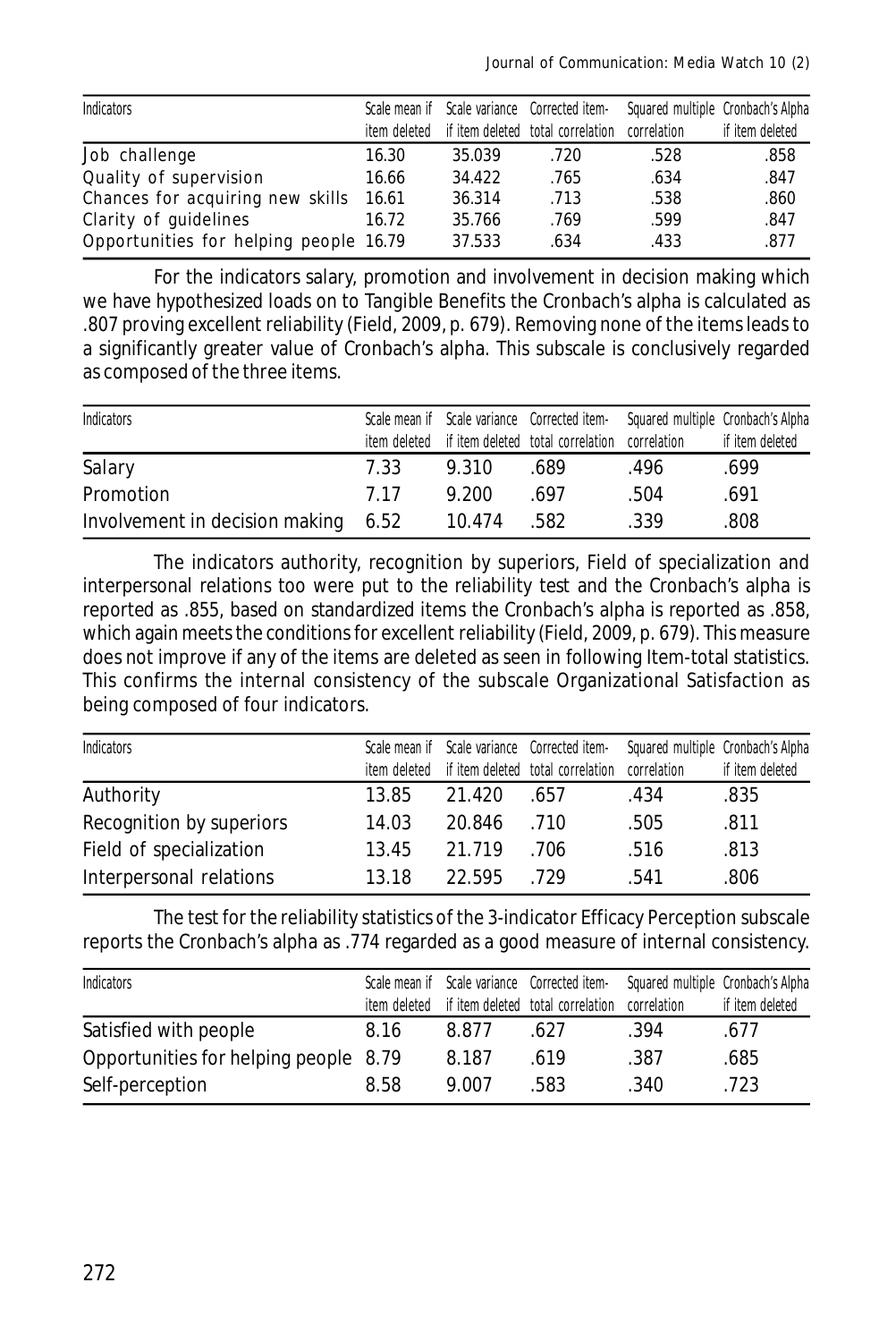

Figure 1: Path diagram for the four-factor second order confirmatory factor analysis for journalists' job satisfaction (using Amos 17).

The above diagram is the final confirmatory model using the information provided by the modification indices and the residual coefficients. As can be seen in the diagram the indicators quality of supervision and opportunities for helping people are dropped from the latent factor Intrinsic Job Satisfaction. The indicator quality of supervision was identified closely with the clarity of guidelines; hence for reasons of parsimony this indicator is dropped. The indicator opportunities for helping people show a very high loading of .75 to the latent factor Efficacy Perception. Hence we reconceive Intrinsic Job satisfaction to be measured by the remaining three indicators.

With a large sample size of 216, the results of SEM analysis revealed an acceptable fit for the hypothesized model indicated by standard goodness-of-fit indices. More specifically, CFI, IFI, NNFI, RMSEA, RMSR, Hoelter values AIC and a ratio of chi-square to degrees of freedom all reported excellent goodness-of-fit.

The chi-square statistic was not significant,  $\chi$  2(46) = 64.6, p = .036 for the proposed model, indicating that the fit of the data to the postulated model was good.

The Comparative Fit Index compared to a saturated model is found to be 0.988, proving an excellent fit for the proposed model with the data (Kline, 2011, p. 225). The Tucker Lewis Index measure is .982, and the Adjusted Goodness of Fit Index is 0.922 while the TMR value is 0.095 all provingthe excellent fit of the proposed model to the sample data.

The Model Parsimony Ratio of 0.688 also is in the range of expected values. The Non-Centrality Parameter of the Hypothesized model is 18.602 compared to the Independent Model's 1500.478. This too proves excellent goodness of fit. The value of Minimum Discrepancy Function — 0.3 to proves that the hypothesized model fits well with the sample data.

The Root Mean Square Error of Approximation (RMSEA) is found to be 0.043 with 90 percent of the values between .011 and .067, indicating an excellent fit between the proposed model and the sample data.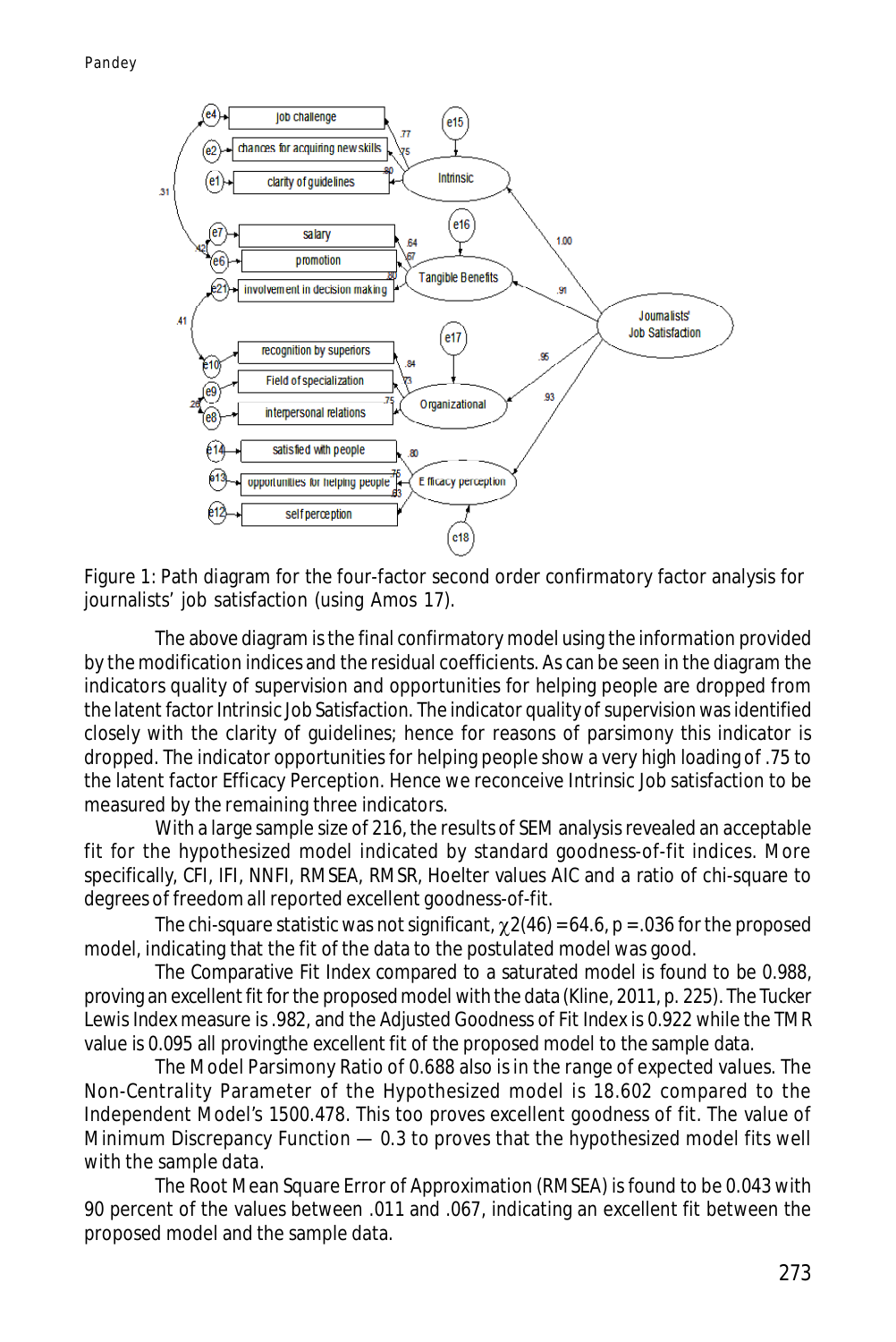The Akaike's Information Criterion measure is 128.602 and is found to be significantly close to the saturated model measure of 156, hence proving that the hypothesized model fits excellently with the data. The Hoelter value of 210 indicates that our sample size of 216 is adequate for the proposed model. All the above goodness of fit indices proves that the hypothesized model (Figure 1) fits well with our sample data.

Notably all items in the Journalists' Job Satisfaction unobserved factor exhibited factor loadings ranging from .91 to .995 reconfirming the construct validity of the measurement model. The loadings of the 12 observed variables to the 4 unobserved exogenous first order factors also range from .629 to .829 confirming the construct validity of the hypothesized model.

| Factor loadings             |              |            |                               |                    |                  | Estimate    |                |
|-----------------------------|--------------|------------|-------------------------------|--------------------|------------------|-------------|----------------|
| Tangible Benefits           | $\leftarrow$ |            | Journalists'_Job Satisfaction |                    |                  | .910        |                |
| Efficacy perception         | <---         |            | Journalists'_Job Satisfaction |                    |                  |             |                |
| Organizational              | <----        |            | Journalists'_Job Satisfaction | .953               |                  |             |                |
| Intrinsic                   | <----        |            | Journalists'_Job Satisfaction |                    |                  |             |                |
| Guidelines clarity          | $\leftarrow$ |            | Intrinsic                     |                    |                  | .796        |                |
| News kills                  | $\leftarrow$ |            | Intrinsic                     |                    |                  | .755        |                |
| Job challenge               | <----        |            | Intrinsic                     |                    |                  | .771        |                |
| Promotion                   | <----        |            | Tangible Benefits             |                    |                  | .672        |                |
| Salary sat                  | $\leftarrow$ |            | Tangible Benefits             |                    |                  | .643        |                |
| Interpersonal               | <---         |            | Organizational                |                    |                  | .746        |                |
| Specialization              | $\leftarrow$ |            | Organizational                |                    |                  | .732        |                |
| Recognition superv          | <----        |            | Organizational                |                    |                  | .839        |                |
| Self perception             | <----        |            | <b>Efficacy perception</b>    |                    |                  | .629        |                |
| Helppeople                  | <----        |            | Efficacy perception           |                    |                  | .748        |                |
| Satisfpeople                | <----        |            | Efficacy perception           |                    |                  | .800        |                |
| Decisionmaking              | $\leftarrow$ |            | Tangible Benefits             |                    |                  | .803        |                |
| Model Fit Summary           |              |            |                               |                    |                  |             |                |
| <b>CMIN</b>                 |              |            |                               |                    |                  |             |                |
| Model                       | <b>NPAR</b>  |            | <b>CMIN</b>                   | DF                 | P                |             | <b>CMIN/DF</b> |
| Default model               | 32           |            | 64.602                        | 46                 | .036             |             | 1.404          |
| Saturated model             | 78           |            | .000                          | 0                  |                  |             |                |
| Independence model          | 12           |            | 1566.478                      | 66                 | .000             | 23.735      |                |
| RMR, GFI                    |              |            |                               |                    |                  |             |                |
| Model                       |              | <b>RMR</b> | <b>GFI</b>                    | <b>AGFI</b>        |                  | <b>PGFI</b> |                |
| Default model               |              | .095       | .954                          | .922               |                  | .563        |                |
| Saturated model             |              | .000       | 1.000                         |                    |                  |             |                |
| Independence model          |              | 1.468      | .249                          | .113               |                  | .211        |                |
| <b>Baseline comparisons</b> |              |            |                               |                    |                  |             |                |
| Model                       | <b>NFI</b>   |            | <b>RFI</b>                    | IFI                | TLI              |             | <b>CFI</b>     |
|                             | Delta1       |            | rho1                          | Delta <sub>2</sub> | rho <sub>2</sub> |             |                |
| Default model               | .959         |            | .941                          | .988               | .982             |             | .988           |
| Saturated model             | 1.000        |            |                               | 1.000              |                  |             | 1.000          |
| Independence model          | .000         |            | .000                          | .000               | .000             |             | .000           |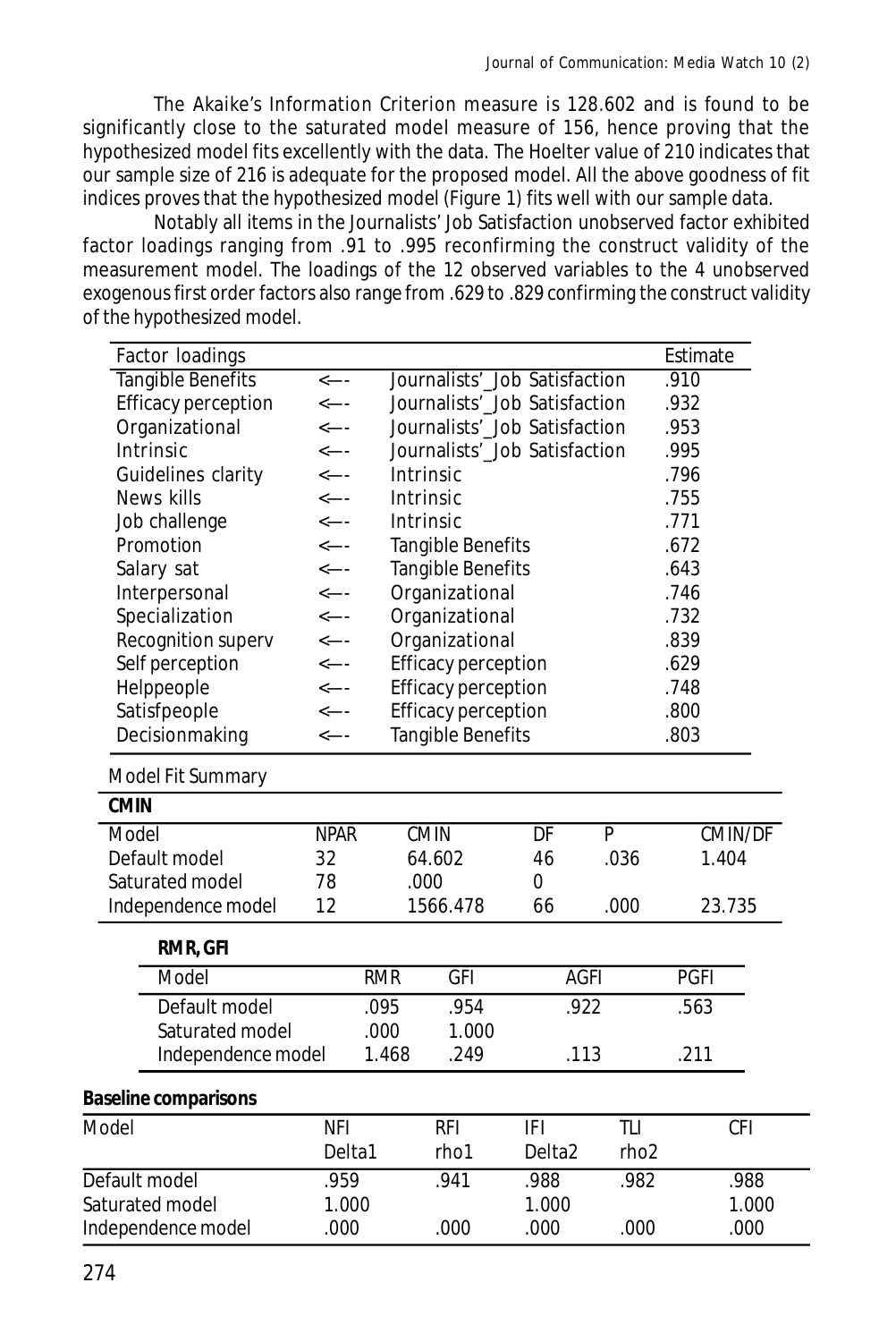Pandey

## **Parsimony-Adjusted Measures**

| Model              | <b>PRATIO</b> | <b>PNFI</b>    | <b>PCFI</b>    |               |
|--------------------|---------------|----------------|----------------|---------------|
| Default model      | .697          | .668           | .688           |               |
| Saturated model    | .000          | .000           | .000           |               |
| Independence model | 1.000         | .000           | .000           |               |
| <b>NCP</b>         |               |                |                |               |
| Model              | <b>NCP</b>    | LO 90          | HI 90          |               |
| Default model      | 18.602        | 1.303          | 43.920         |               |
| Saturated model    | .000          | .000           | .000           |               |
| Independence model | 1500.478      | 1375.300       | 1633.036       |               |
|                    |               |                |                |               |
| <b>FMIN</b>        |               |                |                |               |
| Model              | <b>FMIN</b>   | F <sub>0</sub> | LO 90          | HI 90         |
| Default model      | .300          | .087           | .006           | .204          |
| Saturated model    | .000          | .000           | .000           | .000          |
| Independence model | 7.286         | 6.979          | 6.397          | 7.596         |
|                    |               |                |                |               |
| <b>RMSEA</b>       |               |                |                |               |
| Model              | <b>RMSEA</b>  | LO 90          | HI 90          | <b>PCLOSE</b> |
| Default model      | .043          | .011           | .067           | .653          |
| Independence model | .325          | .311           | .339           | .000          |
|                    |               |                |                |               |
| <b>AIC</b>         |               |                |                |               |
| Model              | <b>AIC</b>    | <b>BCC</b>     | <b>BIC</b>     | CAIC          |
| Default model      | 128.602       | 132.721        | 236.611        | 268.611       |
| Saturated model    | 156.000       | 166.040        | 419.272        | 497.272       |
| Independence model | 1590.478      | 1592.022       | 1630.981       | 1642.981      |
| <b>ECVI</b>        |               |                |                |               |
| Model              | <b>ECVI</b>   | LO 90          | HI 90          | <b>MECVI</b>  |
| Default model      | .598          | .518           | .716           | .617          |
| Saturated model    | .726          | .726           | .726           | .772          |
| Independence model | 7.398         | 6.815          | 8.014          | 7.405         |
|                    |               |                |                |               |
| <b>HOELTER</b>     |               |                |                |               |
| Model              |               | <b>HOELTER</b> | <b>HOELTER</b> |               |
|                    |               | .05            | .01            |               |
| Default model      |               | 210            | 237            |               |
| Independence model |               | 12             | 14             |               |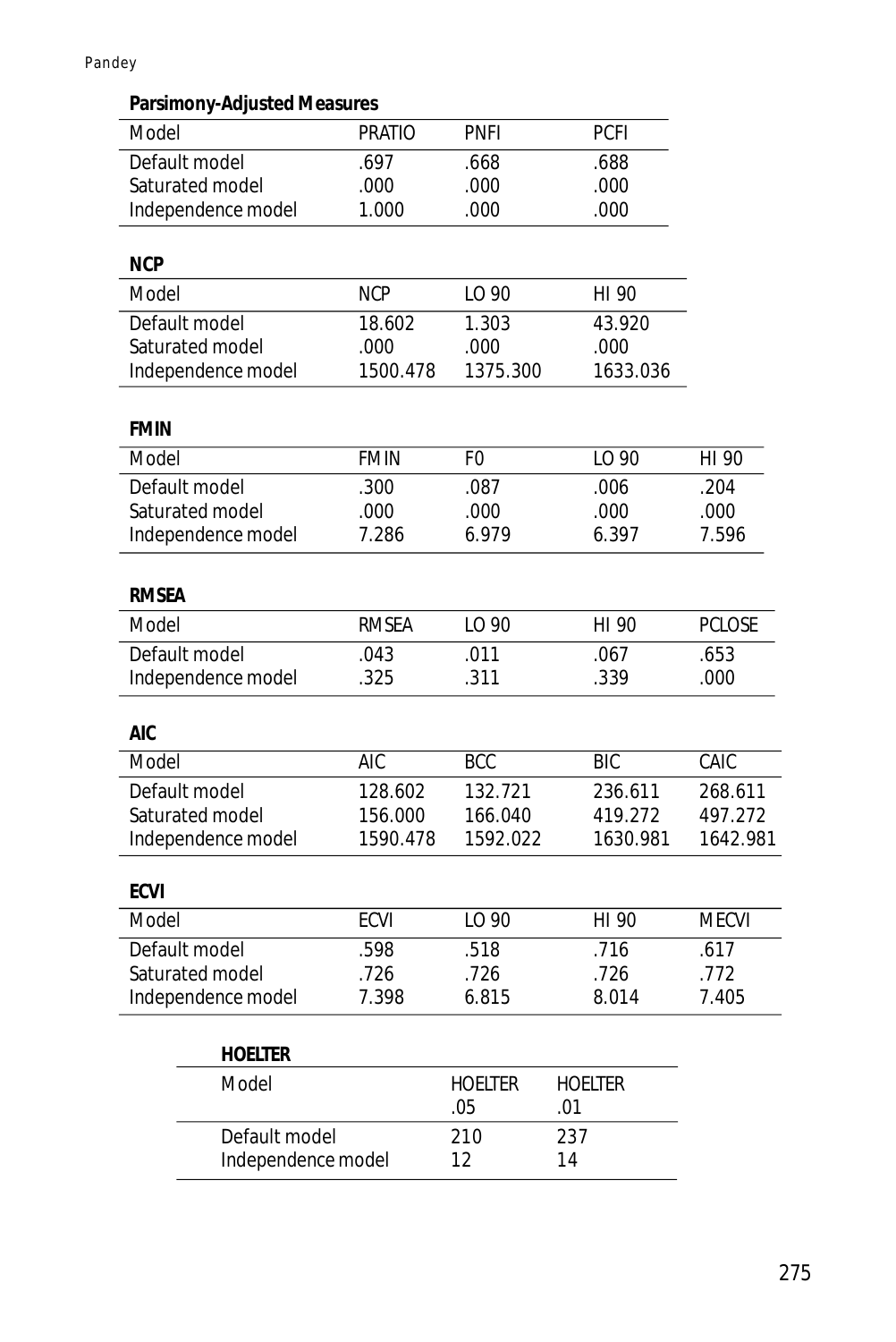## **Discussion**

The construct validity of the proposed hierarchical model suggests that the hypothesized four-factor construct for Journalists' Job Satisfaction works excellently with the sample data. The extremely high regression weights (or factor loadings as they are popularly known) in the range 0.91 to 0.995 proves that these factors are equal-weighted constructs of JSS. A composite Job Satisfaction survey measure for journalists thus would include all the four first-order factors: Intrinsic satisfaction, Tangible benefits, Organizational satisfaction, and Efficacy perception as equal contributors. The element of autonomy provided to journalists is more important an element of tangible benefits to journalists compared to other occupations. Journalists who perceived they were part of the decision making in their respective fields reported higher levels of satisfaction. The quality of supervision received too is not an important indicator of intrinsic job satisfaction, partly to do with the fact that freedom is regarded as an unimpeachable virtue in journalism and also the clarity of guidelines showed greater correlation with quality of supervision. This led us to discard the supervision item as an indicator of job satisfaction.

Of greater importance is the fact that efficacy perception is construed as important as the other three factors. Professionals in the field of journalism regard the effectiveness of their job as an important factor of satisfaction in terms of their perception as professionals and their dealings with other stakeholders including their colleagues. The forms of the guidelines or policy decisions are more important for the intrinsic satisfaction of journalists compared to the tenor — opportunity for acquiring new skills and the challenge that the job offers remain important intrinsic factors. Recognition of superiors is an important element of organizational job satisfaction.

### **Limitations and Scope**

This study does not factor the differences across the sub-fields of print, electronic and online media nor does it provide a comparative gender-based study. Earlier studies have shown differences across the sub-fields and also in different specializations in a particular media. A comparative study would provide further validity to the proposed construct. This study also does not provide a view of the diverse language journalists in India. The work conditions of language journalists are reputedly more challenging than the city-based English language journalists that this study surveys. Limitations of online surveys including a representative sample too are at play here. The construct validity of the present study, however, provides a fresh approach to the highly complex conception of job satisfaction. Studies across various groups and languages and even across time scales will provide an interesting perspective.

## **References**

- Beam, R. A. (2006). Organizational Goals and Priorities and the Job Satisfaction of US. Journalists. *Journalism & Mass Communication Quarterly, 83*, 169-185.
- Chitiris, L. (1988). Herzberg's proposals and their applicability to the hotel industry. *Hospitality Education and Research Journal, 12*(1), 67-79.
- Cook, B. B., & Banks, S. R. (1993). Predictors of Job Burnout in Reporters and Copy Editors. *Journalism & Mass Communication Quarterly, 70*(1), 108-117.
- DeFleur, M. H. (1992). Foundations of Job Satisfaction in the Media Industries. *Journalism & Mass Communication Educator, 47*(1), 3-15.